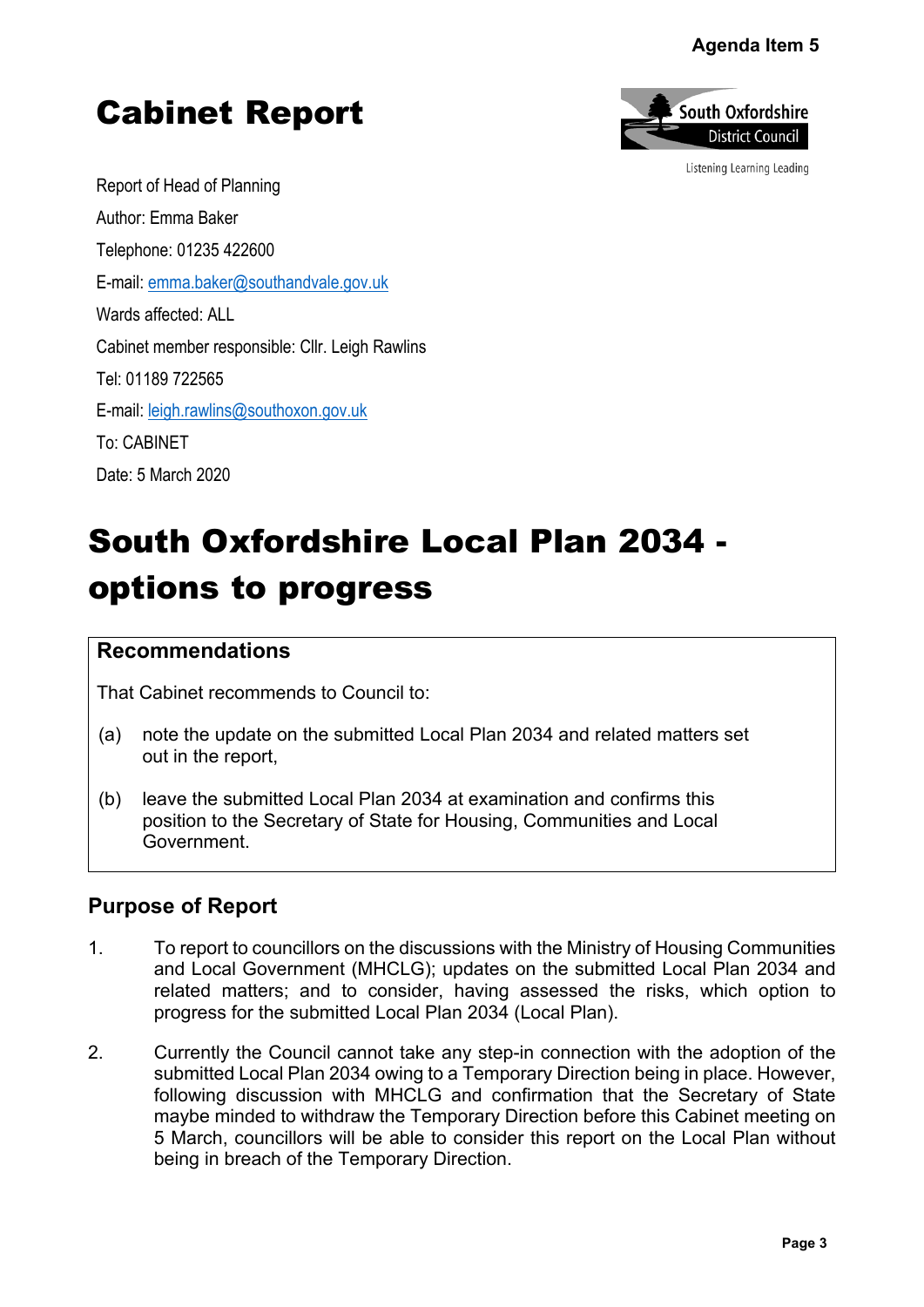## **Corporate Objectives 2016 - 2020**

- 3. The submitted Local Plan contributes towards four of the Council's six strategic objectives:
	- invest in the district's future;
	- unlock the potential of Didcot;
	- homes and jobs for everyone; and
	- build thriving communities.

## **Background**

#### **Previous Cabinet Recommendation**

4. Officers reported to Cabinet on 3 October 2019 regarding progress on the Housing Infrastructure Fund (HIF) and provided three options to progress the submitted Local Plan. These options were:

> a) continue submitted Local Plan at examination, b) withdraw submitted Local Plan and progress a revised version of the Local Plan through consultation and

c) withdraw submitted Local Plan and start a new plan.

Cabinet resolved, in summary, to recommend to Council that it wanted to withdraw the Local Plan and start a new plan as soon as practicable. The Cabinet report and resolution is attached as Appendix 1.

#### **Temporary Direction**

- 5. Council was scheduled to consider the Cabinet recommendation on 10 October 2019. However, on 9 October, the Secretary of State issued the Council with a Temporary Direction under Section 21A of the Planning and Compulsory Purchase Act 2004 (as amended).
- 6. This means, whilst the Secretary of State considers his next steps, the Council cannot take any steps in connection with the adoption of the submitted Local Plan, and the submitted Local Plan has no effect while the Temporary Direction is in force.

#### **Oxfordshire County Council Decision**

7. Oxfordshire County Council received a letter on 3 February from MHCLG regarding discussions on a potential invitation from the Secretary of State to prepare and potentially approve South Oxfordshire's Local Plan. The County Council considered this at a meeting on 11 February and how to respond in the event of an invitation by the Secretary of State. The County Council resolved that if they were invited to prepare the Local Plan, they would accept the invitation, subject to financial assurance that all costs would be reimbursed. **Agenda Item 5**<br>**Pagenda Item 5**<br>**Page 3 Agent Six Strategi**<br>**Page 4 Page 3**<br>**Page 4 Page 4**<br>**Page 4**<br>**Page 4**<br>**Page 4**<br>**Page 4**<br>**Page 4**<br>**Page 4**<br>**Page 4**<br>**Page 4**<br>**Page 4**<br>**Page 4**<br>**Page 4**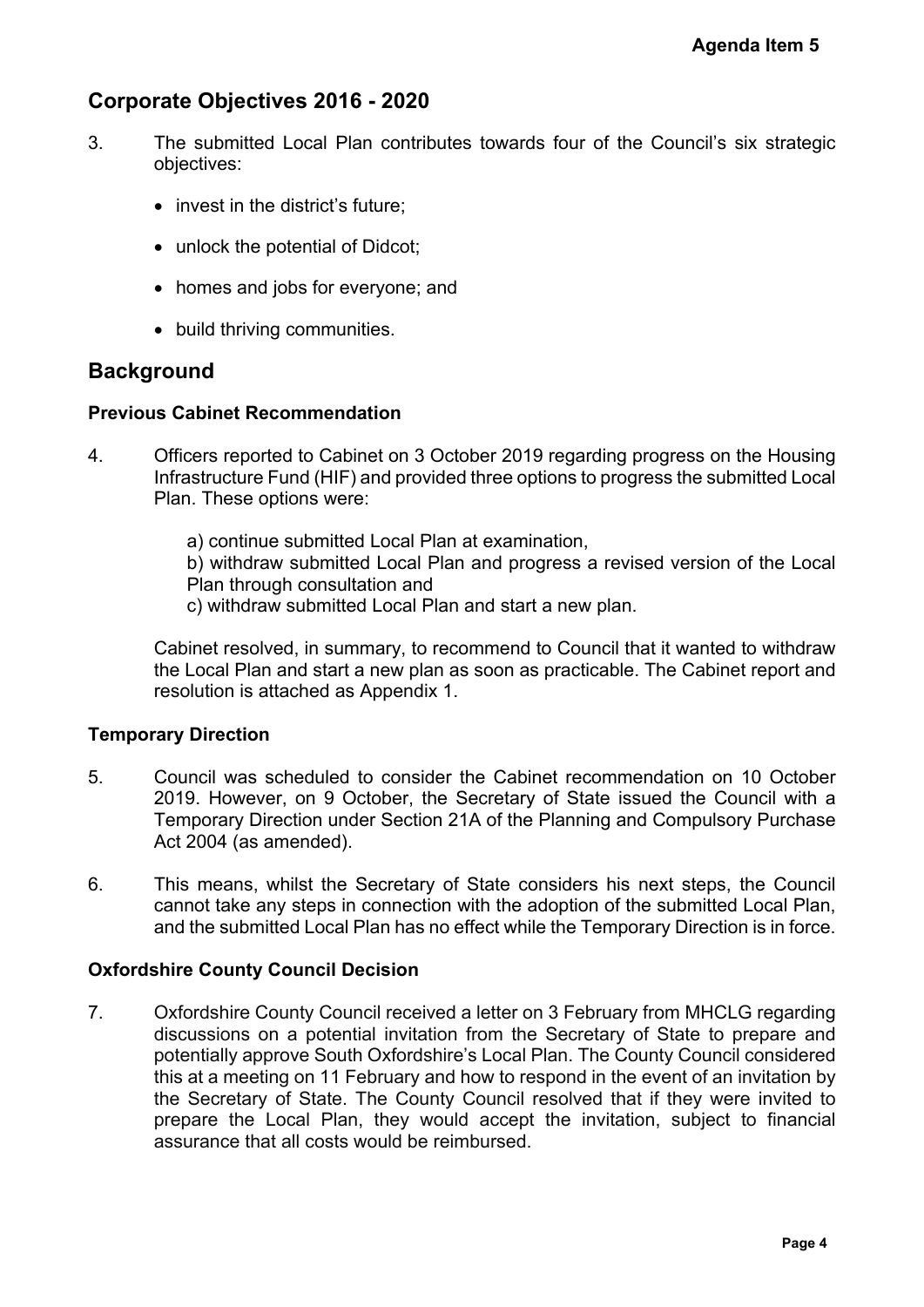#### **Oxford City Local Plan**

8. One of the influences on Cabinet's recommendation in October 2019 was the uncertainty regarding Oxford City unmet housing need. Since Cabinet made its recommendation, there has been a change in circumstances regarding the Oxford City Local Plan. The Oxford City Local Plan examination has progressed to the next stages, with hearing sessions held in December 2019. The Inspectors provided their interim conclusions to the City Council in January 2020. The Inspectors' interim conclusions made it clear that their preliminary view was the calculations of the overall housing need and supporting documents were sound. Oxford City Council, on behalf of the Inspectors, are currently consulting on main modifications from 14 February to 27 March 2020. **Agenda Item 5**<br>
er 2019 was th<br>
Cabinet made it<br>
arding the Oxfor<br>
ressed to the nex<br>
tors provided the<br>
nspectors' interir<br>
alculations of th<br>
ford City Counci<br>
lifications from 1<br>
lifications from 1<br>
e 9 October 2019<br>
f

#### **Activities since the Temporary Direction**

Correspondence and meetings in relation to the Direction

- 9. Since the Secretary of State issued the Temporary Direction on the 9 October 2019, there have been a number of meetings and various exchanges of correspondence between officers, the Leader of Council and MHCLG.
- 10. To view the correspondence, please refer to the Councils website at the following link [http://www.southoxon.gov.uk/services-and-advice/planning-and](http://www.southoxon.gov.uk/services-and-advice/planning-and-building/planning-policy/local-plan-2034)[building/planning-policy/local-plan-2034](http://www.southoxon.gov.uk/services-and-advice/planning-and-building/planning-policy/local-plan-2034)

Housing Infrastructure Fund (HIF) Update

11. At a meeting on 15 October 2019, Oxfordshire County Council's Cabinet resolved to authorise the County Council's Chief Executive in consultation with a cabinet member and the Leader of the County Council to approve the grant determination agreement, subject to confirmation from Homes England that the contract preconditions relating to the South Oxfordshire Local Plan had been met. Homes England have not yet signed the agreement.

The Oxfordshire Plan 2050

- 12. South Oxfordshire District Council has continued to engage actively in the production of the Oxfordshire Plan 2050, including attendance at the regular officer liaison meetings, Duty to Cooperate meetings and the councillor Oxfordshire Plan Sub-Group meetings. Officers have been proactively involved in the production of tender briefs for specialist evidence-based work streams and the assessment of the subsequent tender submissions, appointments and steering groups.
- 13. More recently, on 17 February 2020, a round table session on the Oxfordshire Plan 2050 was held to update councillors on the progress and scope of the Oxfordshire Plan 2050.

Local Plan examination

14. Officers have continued to verbally update the Local Plan Programme Officer appointed to oversee the Local Plan examination. Officers also wrote to the Inspectors via the Programme Officer on 13 February 2020 to confirm that the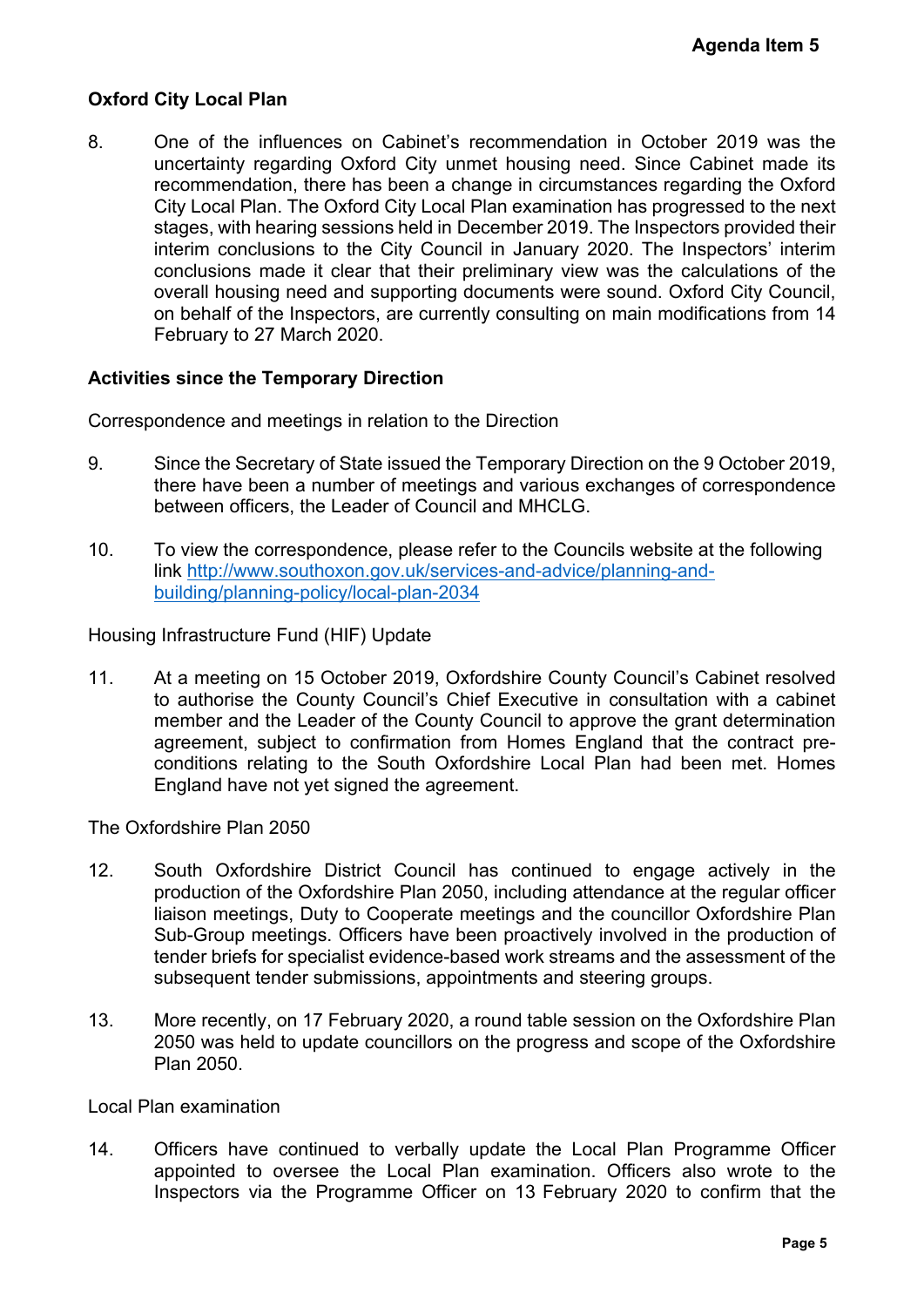Temporary Direction was still in place and that there continued to be constructive dialogue between officers, councillors and MHCLG.

# **OPTIONS TO PROGRESS THE SOUTH OXFORDSHIRE LOCAL PLAN**

- 15. There are two options that officers believe would be currently open to the Council in relation to the Local Plan.
- 16. Councillors will recall from previous Cabinet Reports of July and October 2019, that there were three options presented with their associated advantages and risks. These were: Option A (continue submitted Local Plan at examination), Option B (withdraw submitted Local Plan and progress a revised version of the Local Plan through consultation) and Option C (withdraw submitted Local Plan and start a new plan). However, two of these options (B and C both involving withdrawing the Local Plan) may no longer be practical or prudent given the Secretary of State's clear intention to intervene to prevent this from happening. The Temporary Direction and correspondence with MHCLG leave little doubt that the plan will be progressing through examination, with or without the Council's support and involvement. **Agenda Item 5**<br>
o be constructiv<br> **CAL PLAN**<br>
to the Council i<br>
become 2019, that<br>
intages and risks<br>
nation), Option I<br>
of the Local Pla<br>
in and start a new<br>
y of State's clear<br>
cleary Direction an<br>
ill be progressin<br>
ro
- 17. Notwithstanding the above comments, officers believe the Council now has two options which are as follows:

Option A) leave the submitted Local Plan to continue through its examination;

Option B) withdraw the Local Plan from examination.

#### **Option A – support the submitted Local Plan to continue through its examination**

- 18. Option A would allow the submitted Local Plan to continue through its examination, with South Oxfordshire District Council participating in the process. There may be a conditional letter from the Secretary of State about the Councils approach towards the progression of the examination, particularly around the development of new evidence that could harm or undermine the Local Plan, which would not be considered appropriate.
- 19. The Local Plan examination has been on hold since the Secretary of State issued the Temporary Direction. The timetable for the submitted Local Plan at examination is steered by the Planning Inspectors. Although the appointed Inspectors for the examination provided the Council with some initial questions prior to the Temporary Direction, the Inspectors have not issued their Matters nor a timetable for the hearing sessions. The Council has not been able to respond to the Inspectors' questions because the Temporary Direction prevents the Council undertaking work on the Local Plan.
- 20. If the Secretary of State withdraws the Temporary Direction and no new Direction is given, the Local Plan examination could progress swiftly without further delay. Subject to the Inspectors' management of the process, we could potentially see an Inspectors' Report in late autumn, with adoption of the Local Plan by the end of the year, December 2020.
- 21. By progressing with the Local Plan examination under Option A, the Council would be recognising that this will allow Councillors' concerns about the Plan (for instance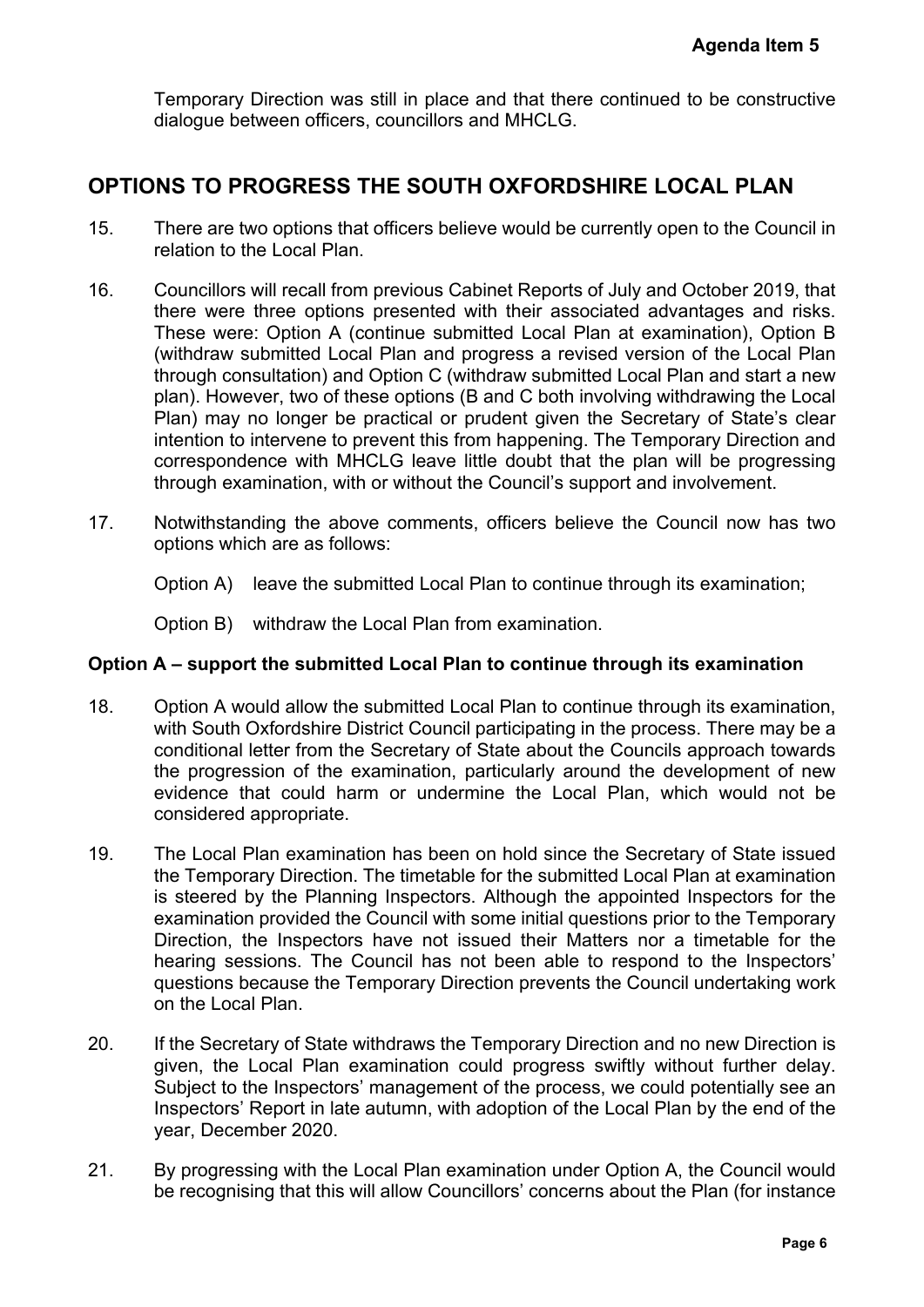the scale of growth and weight given to responding to the climate emergency) to be rigorously and independently tested by the local plan Inspectors.

22. This option also recognises that the Council's planning policy officers are best placed to take the Plan through examination, given they developed the draft Plan and have the best experience, local knowledge, depth of information of sites, understanding of issues and awareness of community concerns to bring to the examination process. The staffing of other options is uncertain.

#### **Option B – withdraw the Local Plan**

23. Option B would seek the withdrawal of the Local Plan from examination. However, it is highly likely that if this Option is taken, it will result in another intervention by the Secretary of State, which could be wider than just the Local Plan. Although there are several types of intervention available, (e.g. just the local plan, plan-making, planning function), not knowing which one he would take, would delay progress of the examination and we would be vulnerable to more significant interventions which could have serious implications for the Council. The delay would also mean the commencement of any new local plan would be significantly delayed. **Agenda Item 5**<br>
emergency) to b<br>
officers are bes<br>
bed the draft Pla<br>
prmation of sites<br>
to bring to th<br>
ination. Howeve<br>
intervention by th<br>
n. Although ther<br>
lan, plan-making<br>
delay progress c<br>
terventions whic<br>
ld also

#### **Advantages and Risks**

- 24. The advantages and risks of both options are set out below, and also in a tabulated form at Appendix 2.
- 25. All advantages and risks identified for Option B are based on the assumption that the Secretary of State will intervene, which is based on correspondence from both the Secretary of State and MHCLG.

#### **Shared Advantages of Options A and B**

#### Development Certainty

- 26. Having an adopted Local Plan in place following examination provides greater certainty to all interested parties, local communities and businesses as to where and when new development will take place and certainty for neighbourhood development plans. It gives the Council greater influence over where development will take place, reducing the prospect for planning by appeal (speculative development) and associated costs.
- 27. The Core Strategy (2012) was adopted 8 years ago. There is a requirement in the National Planning Policy Framework (NPPF) (paragraph 33) to review local plans at least every 5 years. This is to ensure that the policies take into account any changes in circumstance affecting the area and/or any changes in national policy and guidance. The NPPF requires strategic policies to look ahead over a minimum 15 year period from adoption (paragraph 22), therefore, the Core Strategy runs to 2027. However, this has no bearing on whether a Plan is considered up to date.

#### Didcot Garden Town

28. The Garden Town Status of Didcot is underpinned by a commitment to deliver 15,000 homes by 2031. Proceeding with examination under these options provides the greatest protection to Garden Town Status. At this time, the Council is eligible for grant funding from Homes England to support and advance the garden town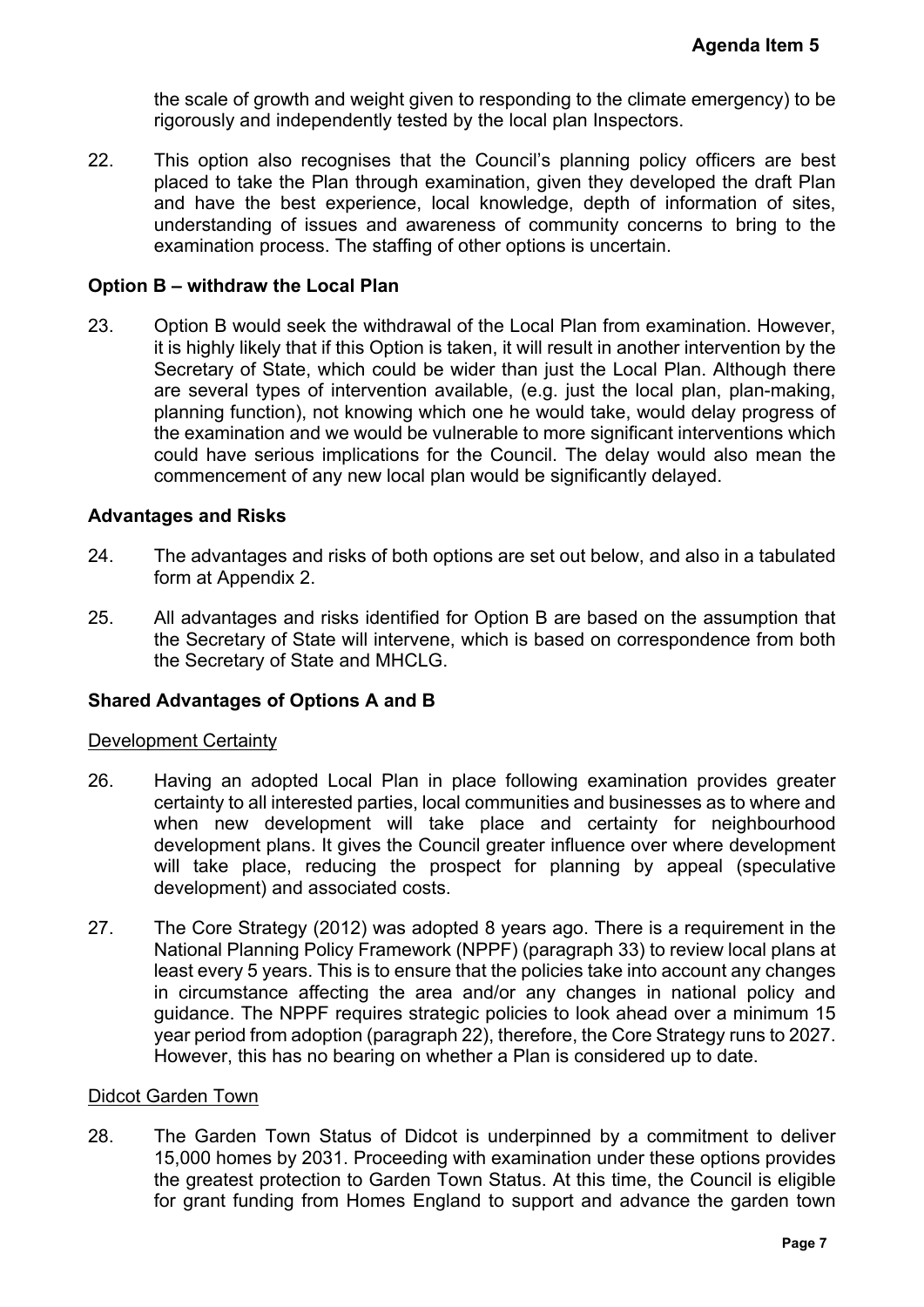implementation work. Having a Local Plan in place gives the Council a better opportunity for successful future funding bids.

#### Community Infrastructure Levy (CIL)

29. Continuing with examination under either option will enable the Council to update its CIL and capture land value increases.

#### Oxfordshire Housing and Growth Deal

30. The Deal agreed by all Councils and MHCLG provides funding towards some infrastructure projects in South Oxfordshire, such as at Watlington, Benson and Didcot. By continuing the examination under either option, the risk to the Deal is limited. Agenda Item 5<br>
Council a bette<br>
Council to updat<br>
Ig towards som<br>
Ig towards som<br>
Ig towards som<br>
Intigram<br>
Is to the Deal<br>
is to the Deal<br>
Pe becoming mor<br>
Pe becoming mor<br>
Pe becoming mor<br>
Local Plan and t<br>
I will preced

#### **Shared Risks of Option A and B**

#### Evidence Base

31. As time has progressed a number of evidence base documents are becoming more dated. They are likely to be satisfactory for the current examination, but this is a risk for examination.

#### **Advantages of Option A**

#### Local Democracy

32. Option A is likely to be the only option where the Council retains the authority to fully participate over the production, examination including modifications, and adoption of the Local Plan.

#### **Timescales**

- 33. Option A is the quickest and most certain route to an up to date Local Plan and to update the strategic policies of the Core Strategy (2012).
- 34. It is more likely under Option A that the Local Plan examination will precede the publication of the Oxfordshire Plan 2050 evidence base. This would minimise risk of it undermining the Local Plan and associated evidence base.

#### Duty to Co-operate

35. Since the previous Cabinet report dated 3 October 2019, the Oxfordshire authorities continue to support the Local Plan remaining at examination and leaving the Plan at examination under Option A helps to demonstrate that we have met the legislative requirements of the Duty to Cooperate.

#### Local Plan Soundness

36. Officers' believe the submitted Local Plan is legally compliant and it is sound.

#### **Risks of Option A**

#### Local Plan Soundness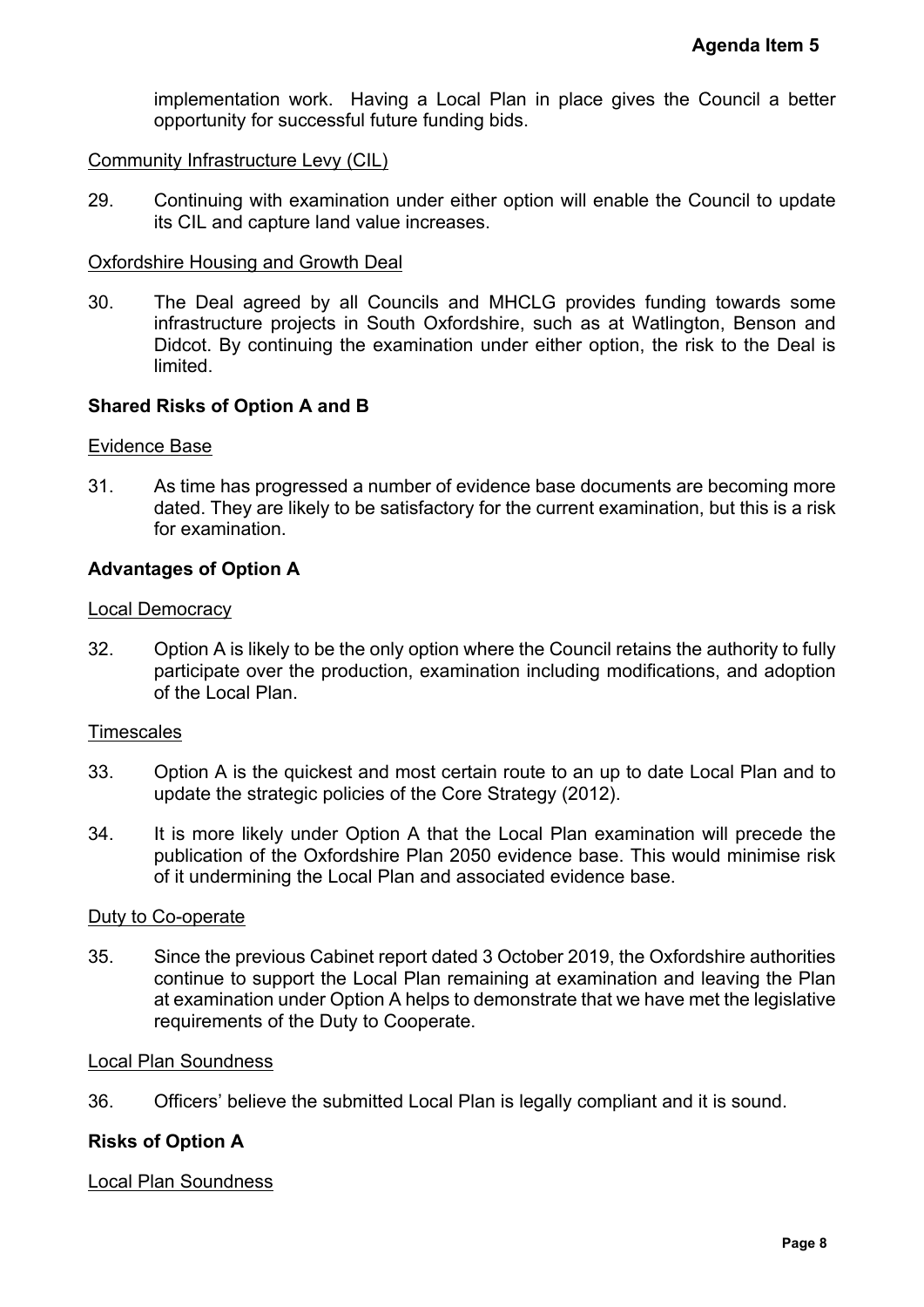37. There is a low risk that the submitted Local Plan is found unsound by the Inspectors, however Inspectors can, and do usually suggest Modifications to make the Local Plan sound if asked to do so by the Council and we have requested this. If the submitted Local Plan is found to be sound and is adopted or approved, there is a period of 6 weeks, post adoption, where the Plan is subject to legal challenge at the High Court. This is an inherent risk within any local plan process. Agenda Item 5<br>by the Inspectors<br>o make the Loca<br>uested this. If th<br>proved, there is<br>al challenge at th<br>al challenge at th<br>the Plan unde<br>pplement it, givin<br>For schemes bein<br>and pplement it, givin<br>For schemes bein<br>and the Pl

#### **Advantages of Option B**

#### Cabinet Recommendation

38. Option B is more closely aligned with Cabinet's recommendation to Council on 3 October 2019.

#### Housing Infrastructure Fund (HIF)

39. If Oxfordshire County Council are invited to prepare and adopt the Plan under Option B, they, as custodians of the HIF, could be well placed to implement it, giving assurance to Government and our communities relying on HIF schemes being implemented.

#### Legal challenge to adoption

40. If the submitted Local Plan is found to be sound, it could be adopted or approved by another body. There is a period of 6 weeks, post adoption, where the Plan is subject to legal challenge at the High Court. In these circumstances, as the Council would not be the decision maker, any associated legal and financial risks would sit with the other body and eventually be reimbursed by the Council.

#### **Risks of Option B**

#### Local Democracy

- 41. Option B is likely to trigger an intervention from the Secretary of State. Local decision making on the Local Plan (through examination and for adoption) would be lost. The Secretary of State can ask Oxfordshire County Council or another body to prepare and potentially approve the Local Plan. The County Council have determined that if asked by the Secretary of State, they will accept this invite.
- 42. There is a risk that another body recommends main modifications to the plan that are found sound, and these conflict with the Council's priorities.

#### **Timescales**

43. Option B would likely delay the examination of the Local Plan.

#### Duty to Cooperate

44. Option B could have a negative impact on our working relationships and reputation with neighbouring authorities, in particular Vale of White Horse District Council with shared officers for both Councils, as well as impacting on relationships, reputation and partnerships with Government and our communities. This could harm any successful outcome of future funding bids.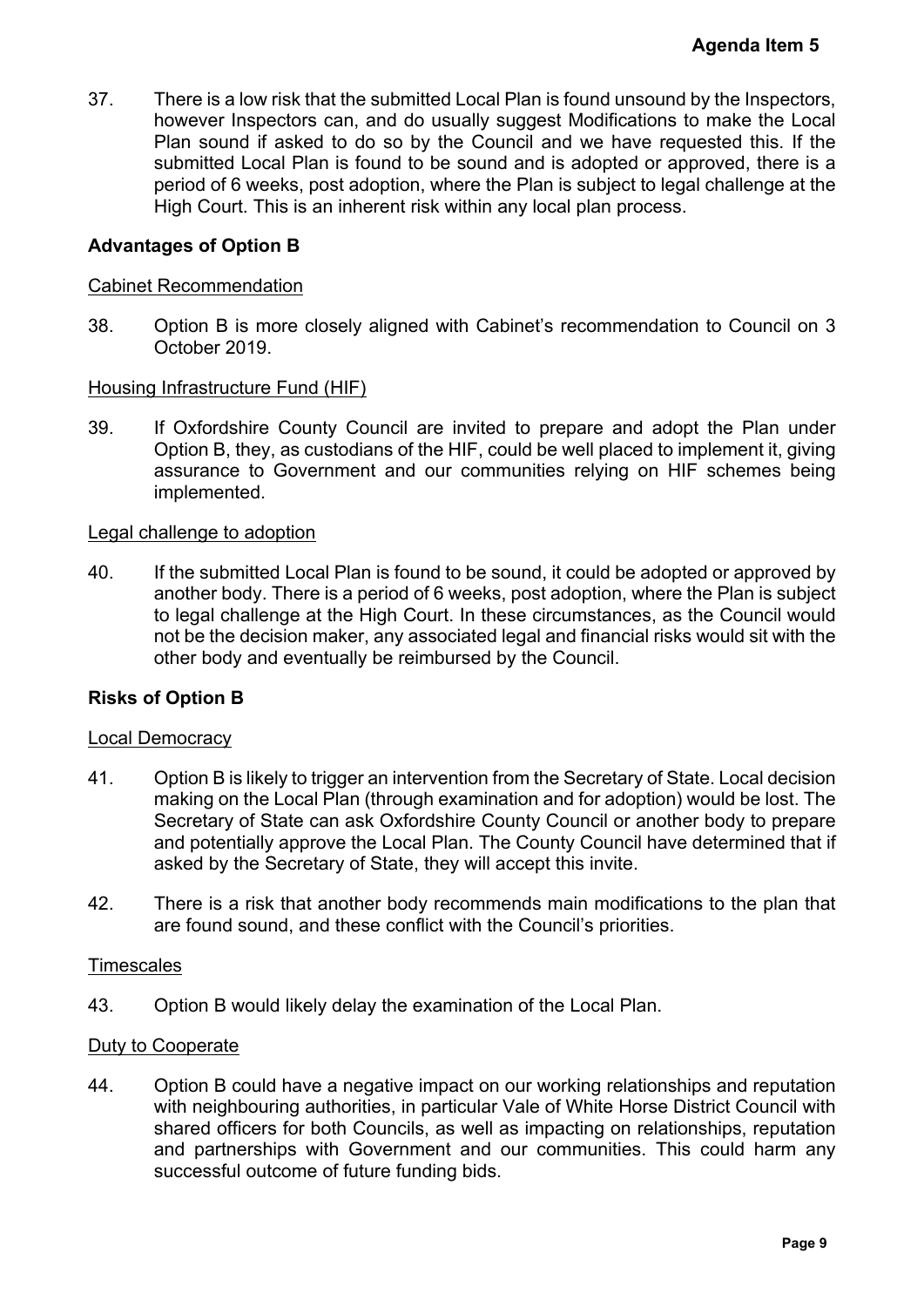#### Local Plan Soundness

45. As stated above, an advantage of Option A is that officers' consider the submitted Plan to be sound. The soundness of the Plan is less certain under Option B as another body may not have the in-depth knowledge and background to justify policies that may undermine its soundness.

#### Legal challenge to adoption

46. If the submitted Local Plan is found to be sound the Secretary of State could ask the Council to consider adopting the Plan. There is a period of 6 weeks, post adoption, where the Plan is subject to legal challenge at the High Court. In these circumstances, the Council would be the decision maker and any associated legal and financial risks would sit with the Council. Agenda Item 5<br>
der the submitted<br>
nder Option B as<br>
sground to justify<br>
tate could ask the<br>
ks, post adoption,<br>
Court. In these<br> *P* associated legal<br>
Performing<br>
Performing<br>
Sing supply. This<br>
costs against the<br>
ans will

#### Development Certainty

47. Option B is likely to delay the examination and the adoption of the Local Plan more than it would be under Option A. This may increase speculative planning applications, despite the Council having a strong five year housing supply. This could lead to planning appeals and associated applications for costs against the Council for perceived unreasonable behaviour.

#### Neighbourhood Development Plans

48. The risk is that uncertainty for Neighbourhood Development Plans will be more protracted under Option B that it would be under Option A.

#### Community Infrastructure Levy (CIL)

49. The risk is that an update to CIL will be more delayed under Option B that it would under Option A

#### Housing Infrastructure Fund (HIF)

50. The risk is that implementation of HIF could be slightly more delayed under Option B that it would be under Option A.

#### **Assessment of Options**

- 51. It is highly likely that regardless of whether the Council takes Option A or B, the result will be the continued progression of the Local Plan examination.
- 52. Progressing the Local Plan brings some important advantages. These include providing greater certainty to our communities, partners and neighbourhood plan steering groups about development in the District, and a lower risk of speculative applications and resultant appeals which are not policy complaint, unpopular with communities, and expensive and resource-hungry to service.
- 53. Option A is likely to be the quickest and most certain way to ensure that we have an up-to-date Local Plan since we adopted the Core Strategy in 2012.
- 54. Importantly Option A is likely to be the only option whereby the Council retains the authority to fully participate in the production, examination, modifications process, and adoption of the Local Plan.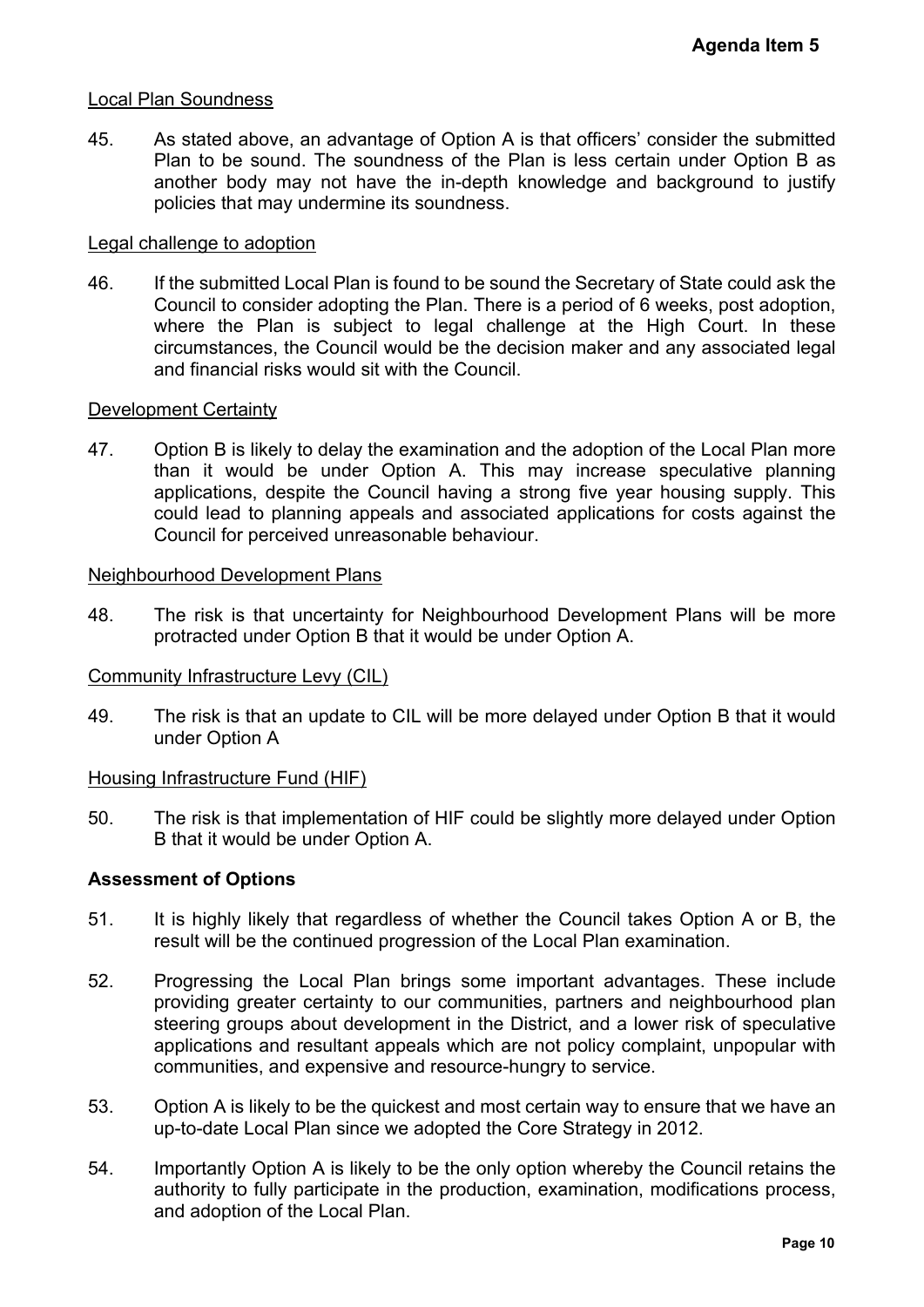- 55. Option B is more closely aligned with the Cabinet's previous recommendation to Council to withdraw the Local Plan; however, this option would likely trigger intervention from the Secretary of State and result in local decision-making on the Local Plan being lost. Oxfordshire County Council have determined that if asked they will accept an invitation from the Secretary of State to prepare and potentially adopt the Local Plan. There is a risk that another body recommends main modifications to the plan that are found sound and that could conflict with the Council's priorities. **Agenda Item 5**<br>
commendation to<br>
buld likely trigger<br>
on-making on the<br>
ined that if asked<br>
re and potentially<br>
commends main<br>
conflict with the<br>
option could have<br>
with neighbouring<br>
re County Council<br>
red by the County<br>
- 56. Another key risk of Option B is that a Council decision for this option could have negative impact on our working relationships and reputation with neighbouring authorities, government and our communities.
- 57. If Option B is agreed and the Secretary of State invites Oxfordshire County Council to prepare and potentially adopt the Local Plan, all the costs incurred by the County Council could be reclaimed from this Council. We have no indication of what this might be, but it would be significant and could be beyond the Council's control, creating risks to the budget.
- 58. Option A is the quickest route to commencing a new local plan beyond the Local Plan 2034. The consequences of Option B are likely to mean a longer period before the Council could commence a new local plan.
- 59. Officers believe that the advantages and risks of Option A outweigh those of Option B and therefore, officers recommend Option A.

#### **Modifications**

- 60. The Inspectors may suggest modifications to the plan through the course of the examination and the limitations of this process was set out in the previous Cabinet report, 3 October 2019.
- 61. Option A would give the Council the opportunity to recommend modifications following the Inspectors' questions and the outcome of the hearing sessions. Officers have already started a Schedule of Modifications following the Regulation 19 consultation.
- 62. Officers understand that Councillors have concerns with certain aspects of the Plan as described in previous reports, e.g. Cabinet 3 October 2019 and a letter from the Leader of Council to the Secretary of State, dated 17 January 2020.
- 63. To assist, officers will explore with Councillors how some of the concerns can be addressed through potential modifications through the examination process. However, councillors must be aware that such modifications must be made for soundness or legal reasons and it is at the discretion of the Inspectors whether they are agreed.

#### **Financial Implications**

- 64. Any decision that has financial implications must be made with regard to the knowledge of the Council's overarching financial position.
- 65. The preparation of the Local Plan is primarily undertaken by the Planning Policy team and is supported by the production of an extensive evidence base with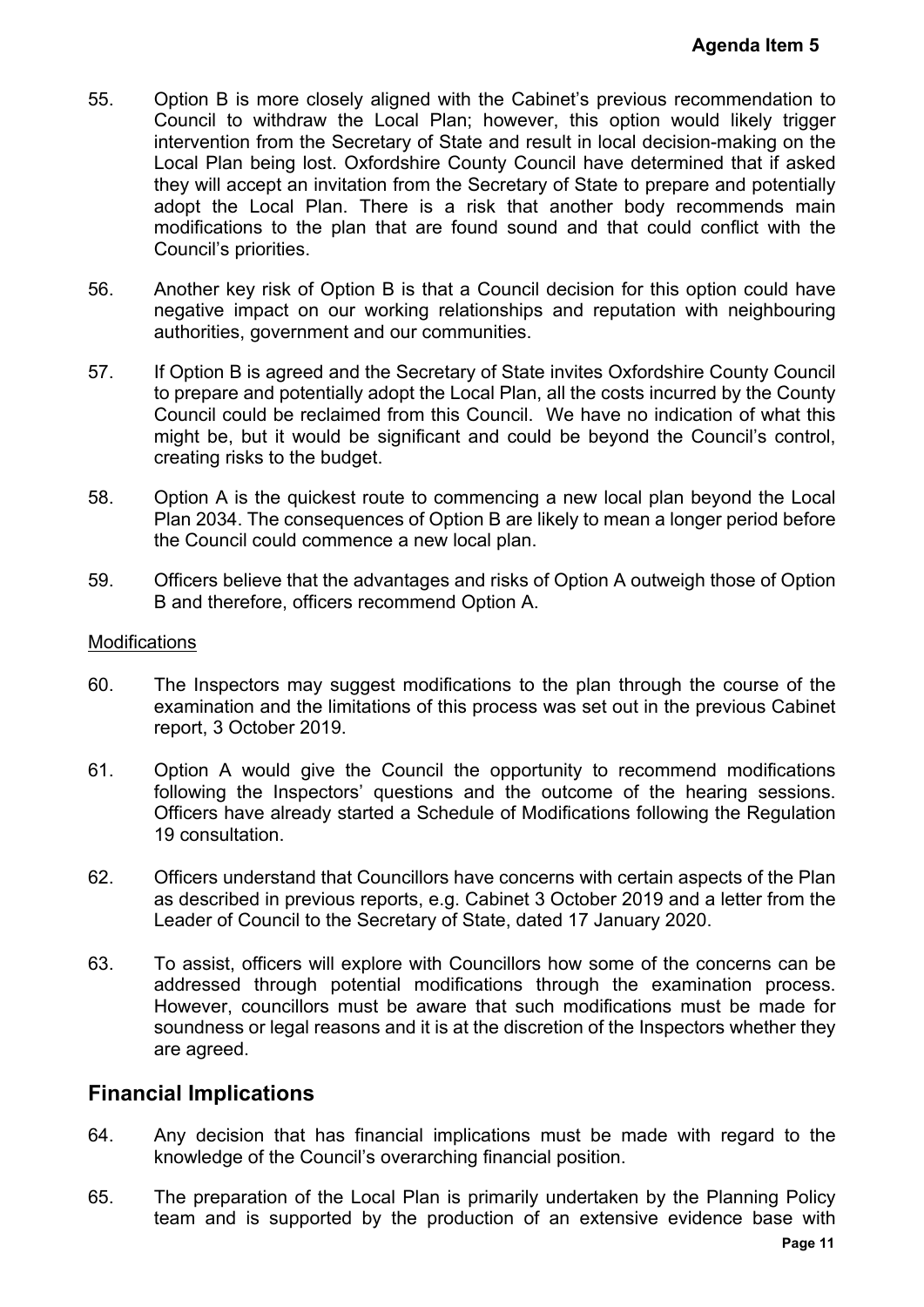significant input from other areas of the Council. Option A, to continue with the examination, would be met from the existing Planning Policy budget. Option B has unknown costs and it is not known if these can be met from the existing Planning Policy budget.

66. If the Secretary of State intervenes following a recommendation of Option B, the Council would be responsible for the costs associated with examination. At this time, it is unknown what form this intervention may take and therefore there is no precise estimate as to any costs that might be incurred. If the Secretary of State were to invite the County Council to prepare and potentially adopt the Plan then it is known from the letter of 3 February 2020 from the Director General of Decentralisation and Growth to the Chief Executive of the County Council that their costs would be fully recoverable. However, these costs could be a significant amount and it provides uncertainty for the Council. **Agenda Item 5**<br>
continue with the<br>
get. Option B has<br>
existing Planning<br>
of Option B, the<br>
ation. At this time,<br>
here is no precise<br>
of State were to<br>
n then it is known<br>
centralisation and<br>
sts would be fully<br>
nt and it

## **Legal Implications**

- 67. The Publication version of the South Oxfordshire Local Plan has been produced under regulation 19 of the Town and Country Planning (Local Planning) (England) Regulations 2012 ("Local Planning Regulations").
- 68. Councils are required by law to prepare a Development Plan for their administrative area and the process for doing that is governed by statute. The regulations require councils to notify and invite comments from a range of specified persons and organisations on their development plan proposals.
- 69. In the absence of an up to date local plan, our ability to decide the type and location of development that comes forward is significantly weakened. There is a requirement to review local plans every five years. The Core Strategy was adopted in 2012.

#### Local Plan Intervention

- 70. The Temporary Direction was initially made under the provisions of Section 21A of the Planning and Compulsory Purchase Act 2004 (as amended). This means that the submitted plan has 'no effect whilst the direction is in force', this is set out in Section 21A(2) of the Planning and Compulsory Purchase Act 2004 (as amended).
- 71. The Secretary of State is also considering the use of powers under Section 27 of the 2004 Act. Section 27(1) and (2) of the 2004 Act provides:

"(1) This section applies if the Secretary of State thinks that a local planning authority are failing or omitting to do anything it is necessary for them to do in connection with the preparation, revision or adoption of a development plan document.

(2) The Secretary of State may— (a) prepare or revise (as the case may be) the document, or (b) give directions to the authority in relation to the preparation or revision of the document."

72. Furthermore, he could exercise powers under Section 27A of, and paragraph 7B of Schedule A1 to, the 2004 Act and invite Oxfordshire County Council to prepare the Plan. Paragraph 7B of Schedule A1 to the 2004 Act provides: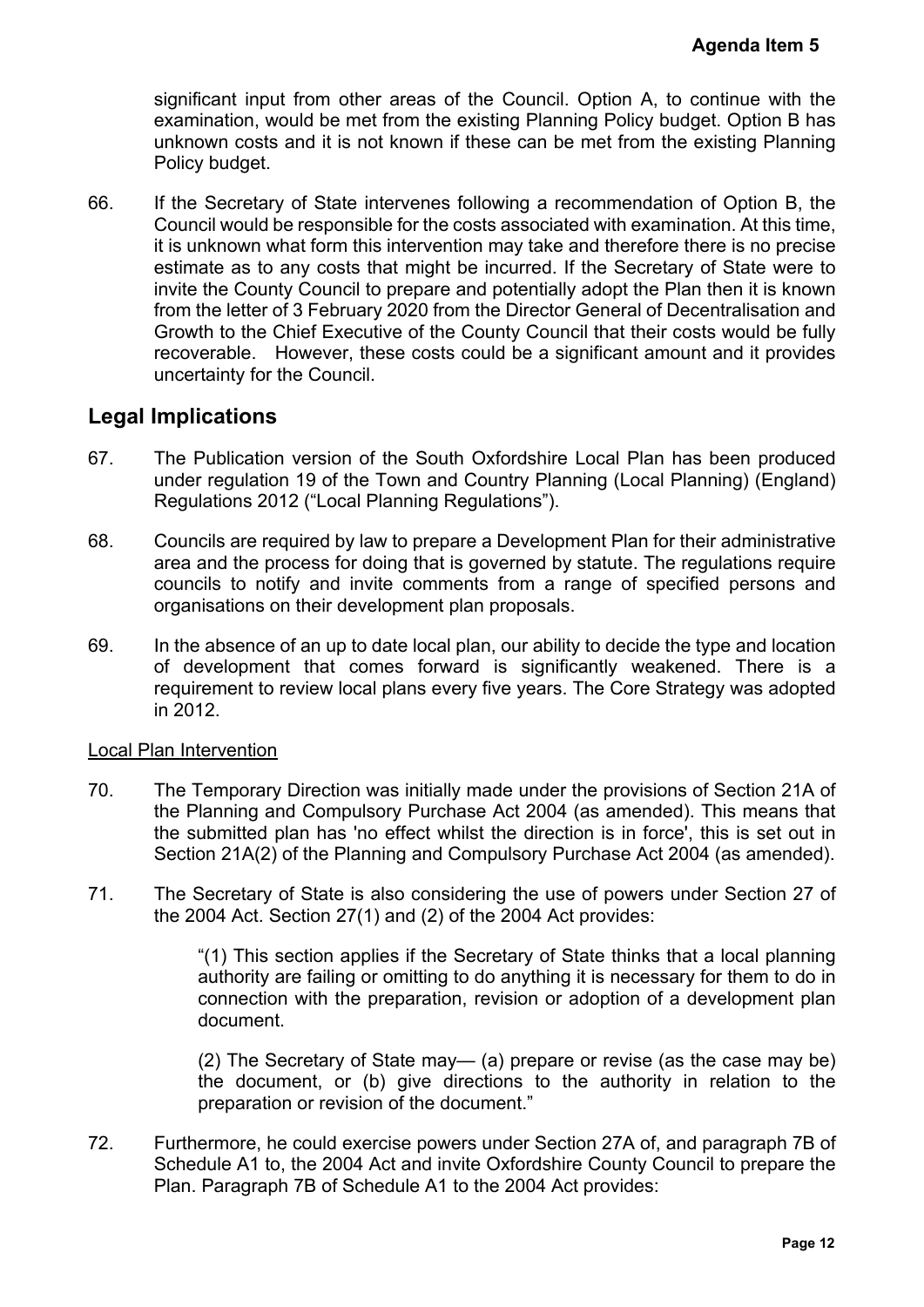"If the Secretary of State—

(a) thinks that a lower-tier planning authority are failing or omitting to do anything it is necessary for them to do in connection with the preparation, revision or adoption of a development plan document, and

(b) invites the upper-tier county council to prepare or revise the document, the upper-tier county council may prepare or revise (as the case may be) the development plan document."

#### Power to withdraw the Local Plan

- 73. Section 22 of the Planning and Compulsory Purchase Act 2004 provides the mechanism for a local planning authority to withdraw a local plan at any point before adoption.
- 74. Officers believe that any decision to withdraw the plan should be based on sound planning reason(s) with a robust rationale.

#### Duty to Cooperate

- 75. Section 33A of the Planning and Compulsory Purchase Act 2004 (as inserted by the s110 of the Localism Act 2011) ("S.33A") provides that local planning authorities must co-operate with other local planning authorities in maximising the effectiveness with which activities such as the preparation of local plan/development plan documents are undertaken so far as they relate to strategic matters. This 'duty to cooperate' requires the local authority to engage constructively, actively and on an ongoing basis in any process by means of which activities such as the preparation of Local Plan are undertaken. Agenda Item 5<br>or omitting to do<br>the preparation,<br>the document, the<br>ase may be) the<br>1004 provides the<br>tany point before<br>et any point before<br>et any point before<br>the standard as inserted by the<br>anning authorities<br>the effectiv
- 76. If the person(s) appointed to carry out the independent examination considers that the council has not complied with its duty under S.33A in relation to the preparation of its local plan, the person can neither recommend adoption nor modifications and in such cases, and the Council cannot then adopt the Local Plan.
- 77. The legal Duty to Cooperate will be examined by the appointed Inspectors in the examination. Relevant matters under the Duty would include the unmet need from neighbouring Oxford and infrastructure opportunities provided by the Growth Deal.

#### **Conclusion**

- 78. Cabinet is asked to note the updated position in relation to the Local Plan.
- 79. This report sets two options available to councillors with the associated advantages and risks. It also identifies the potential for modifications through the examination process. Cabinet is asked to consider the two options set out in this report and to make any recommendations to Council.
- 80. There are more advantages and less risks for Option A when compared to Option B, and significant uncertainties about the consequences of Option B. Therefore, officers recommend Option A.